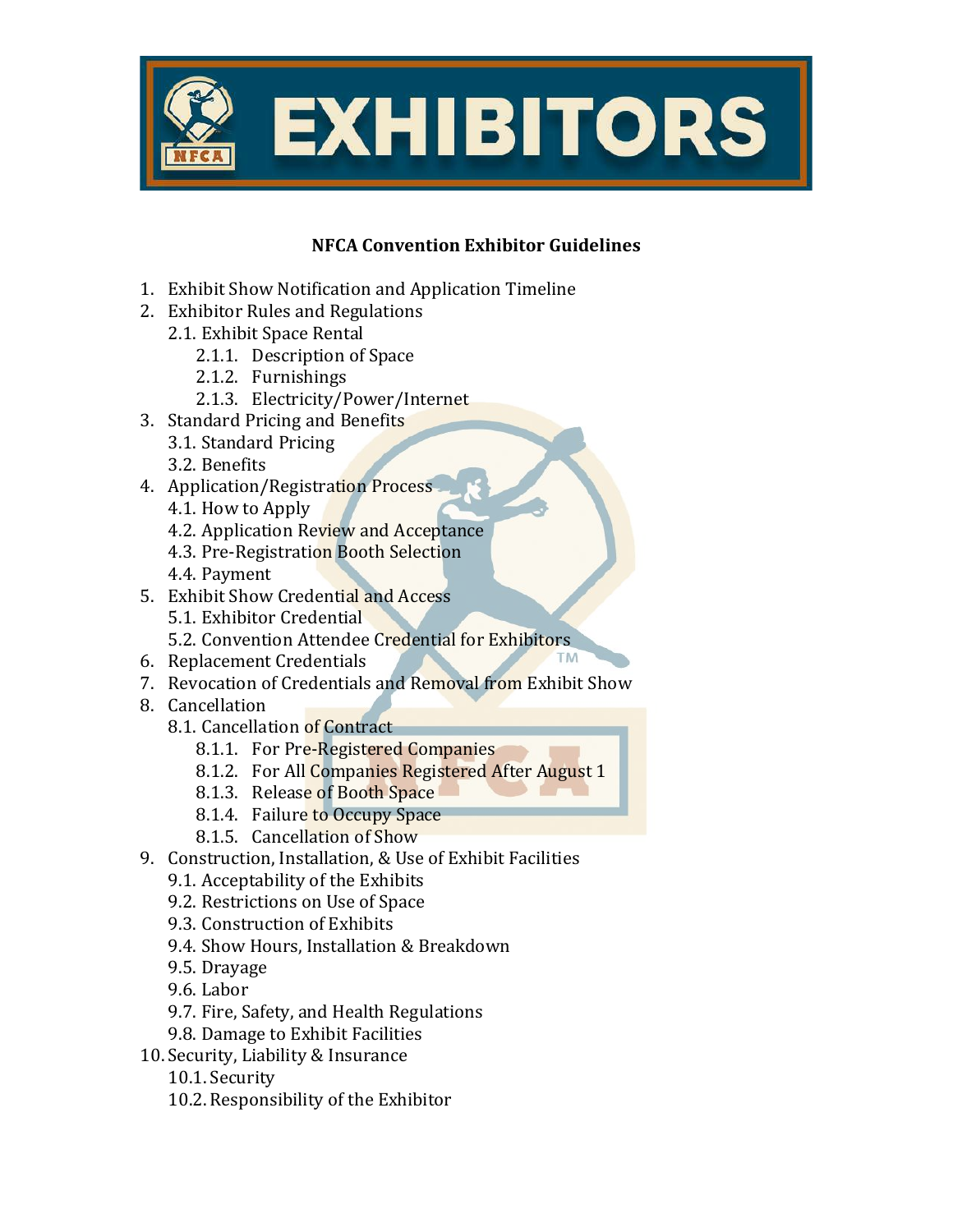

10.3. Exhibit Management Responsibility

- 11. Marketing
	- 11.1. Merchandise Sales
	- 11.2. Photography, Video & Audio Taping
	- 11.3. Food and Beverage

11.4. Noise

- 12.Non-Exhibit Show Registered Companies
	- 12.1. Convention Company Credentials
	- 12.2. Special Circumstances
- 1. Exhibit Show Notification and Application Timeline: The annual NFCA Exhibit Show general application process opens the first week of September of the Convention year and will remain open until the space is full. The number of booths available is dependent on the size of the exhibit show space and will vary from Convention to Convention. Booth spaces are subject to availability and priority is given to NFCA Official Sponsors/Partners and companies who reserved spaces as part of Pre-Registration Booth Selection (see section 4.3 for details on Pre-Registration Booth Selection). All other companies are placed in accordance with the NFCA Loyalty Rankings Program and then on a first-come, first-served basis via submitted, time-stamped applications. For information on how to become an NFCA Official Sponsor/Partner or how to participate in the Loyalty Rankings Program, contact Marketing Manager, Saralyn Campbell at [saralyn@nfca.org](mailto:saralyn@nfca.org) or call (502) 409-4600.
- 2. Exhibitor Rules and Regulations 2.1. Exhibit Space Rental
	- 2.1.1. Description of rental space: This contract is for the use of a 10' x 10' space that includes: 8' high flameproof back wall drapery, 3' side rails with drapery, two (2) chairs, one (1) 6' draped table, a standard oneline booth sign, and one (1) wastepaper basket or a 6' table that includes: two (2) chairs, one (1) 6' draped table, a standard one-line booth sign, and one (1) wastepaper basket.
	- 2.1.2. Furnishings: Furniture and/or additional drapery, accessories, signs, etc. are the sole responsibility of the Exhibitor and should be ordered in advance from the designated show decorator.
	- 2.1.3. Electricity/Power/Internet: Electricity, power and/or internet are the sole responsibility of the Exhibitor. Exhibitors are responsible for communicating any electricity/power/internet needs to the show decorator. An exhibitor kit with appropriate forms and information will be sent from the show decorator once the application, payment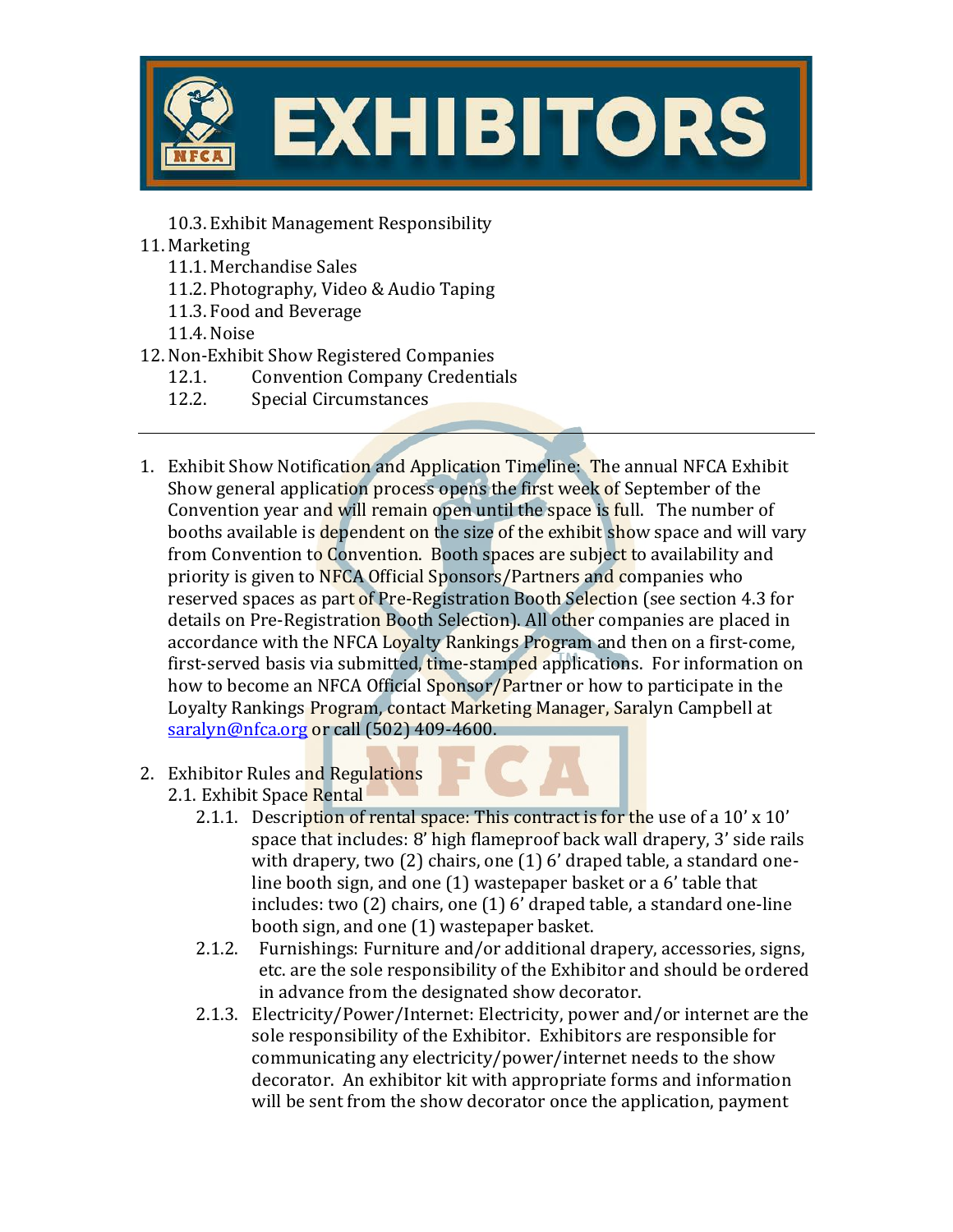

and booth space selection are completed. It is the sole responsibility of the Exhibitor to make sure all appropriate forms and/or payment are submitted by the appropriate deadlines to the show decorator and/or hotel.

The NFCA works annually with a show decorator for Exhibit Show coordination. Detailed logistics information (to include the logistics company name, shipping addresses, how to send oversize items, power and internet requirements etc.) will be provided once the application has been accepted, payment received, and booth space has been allocated (generally around October 1).

- 3. Standard Pricing and Benefits:
	- 3.1. Standard Pricing: The NFCA will offer standard rates the 10' x 10' booth  $($1,600)$  and 6' table spaces  $($1,100)$ .
	- 3.2. Benefits:

Standard with the purchase of each 10' x 10' booth:

- $(1)$  6' draped table
- (2) Chairs
- (1) Waste basket
- Pipe and drape (8' back wall & 3' side rails)
- (1) standard booth sign

• (1) Complimentary Event-Only credential (with access to each of the evening social events). Additional credentials may be purchased, see Section 5.

Standard with the purchase of each 6' table:

- $\bullet$  (1) 6' draped table
- $\bullet$  (2) Chairs
- (1) Waste basket
- (1) standard booth sign
- (1) Complimentary Event-Only credential (with access to each of the evening social events). Additional credentials may be purchased, see Section 5.

Standard for each company regardless of the number of booths purchased:

• Advertisement in the convention brochure, on the convention app, and promotion on the NFCA website.

Note: A Lead Retrieval service to capture the information of the attendees who stop by a specific booth may be offered. If interested in Lead Retrieval, please contact Marketing Manager, Saralyn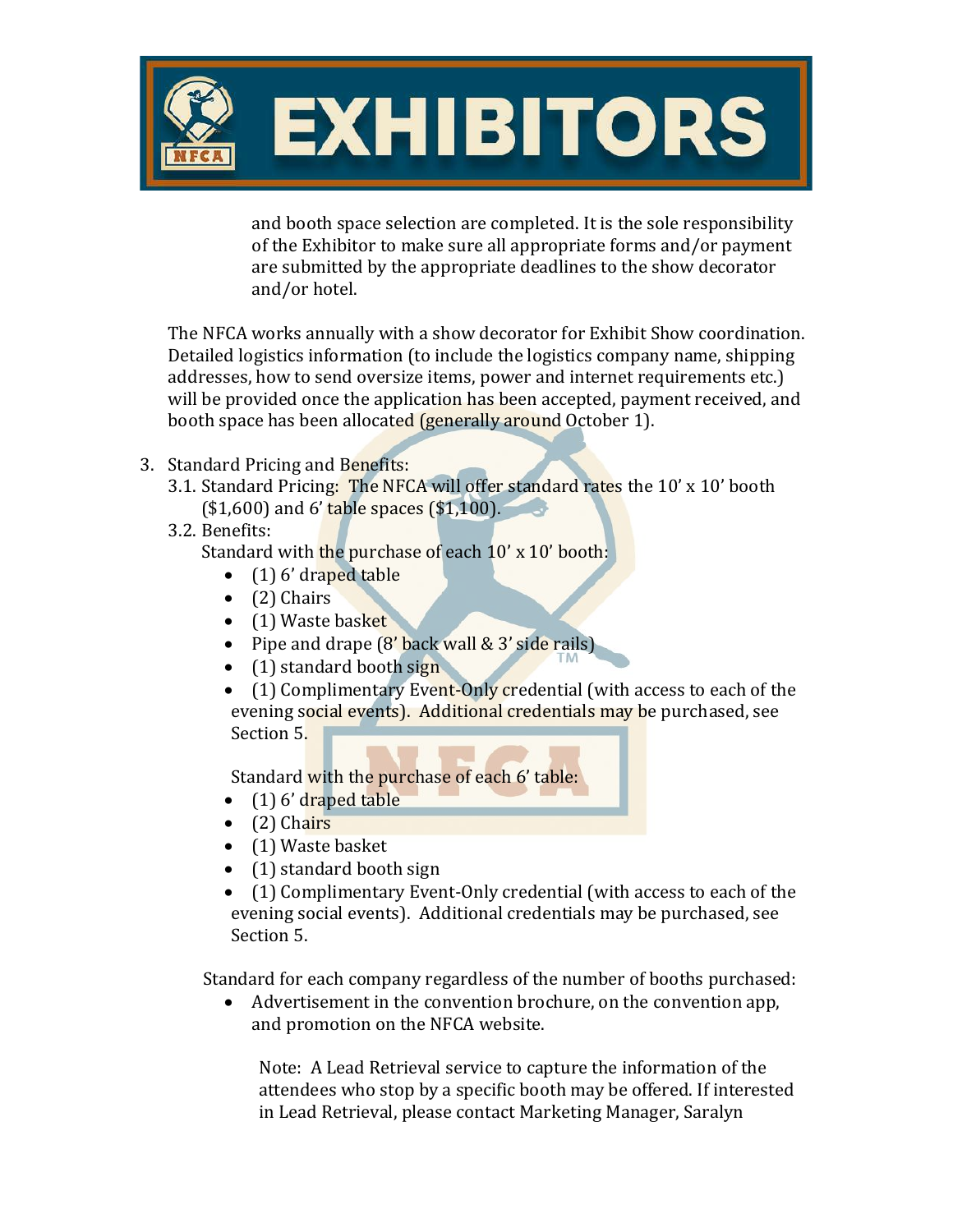

Campbell at [saralyn@nfca.org,](mailto:saralyn@nfca.org) who can provide the name and contact information for the Lead Retrieval service that may be used for the Convention. Information collected may include: attendee name, school, phone number, physical address and email. Information will be sent via Excel file from the contracted company after the show. This service will be an additional cost to the Exhibitor. All transactions, payments, refunds or any questions and/or concerns surrounding Lead Retrieval should be directed to the contracted company. The contracted company will be secured by the NFCA and is subject to change at any time without notice.

- 4. Application/Registration Process:
	- 4.1. How to Apply: To register for Exhibit Show space for the NFCA Annual Convention, log onto nfcaevents.org, click on the "Exhibitors & Sponsors" tab, and then click "Convention [Exhibitor Info](https://nfcaevents.org/exhibitors-sponsors/convention-exhibitors.php)." On the left-hand side of the page, click "Add to Cart" to fill out the application. You must create an account on [nfcaevents.org](http://nfcaevents.org/) to submit your application. Details specific to this year's show will be posted at [nfcaevents.org](file:///C:/Documents%20and%20Settings/sjekstrand/My%20Documents/Downloads/nfcaevents.org) during the summer and registration will go live the Wednesday after Labor Day. The "go live" date is subject to change at the discretion of the NFCA.
	- 4.2. Application Review and Acceptance: The NFCA reserves the right to review all applications for booth space and credentials to determine whether or not booth space shall be granted and if credentials shall be issued. Booth space access and credentials may be revoked at any time for any violation(s) of any NFCA Guidelines, as determined by the NFCA Executive Director. Once contacted by the NFCA to select booth space based on the NFCA Loyalty Rankings Program, companies must respond with their selection within 48 hours. Failure to respond within 48 hours will result in a company being removed from ranking. Removal from ranking order may result in a company not being awarded booth space for the show.
	- 4.3. Pre-Registration Booth Selection: Pre-registration booth selection opportunities are available to companies that were onsite and exhibited in the previous year's Convention Exhibit Show. Allocations for preregistration are contingent upon the next year's hotel spacing. Each year the NFCA will reserve four to ten booths, depending on space for new companies in the Exhibit Show.
	- 4.4. Payment: For companies that do not take part in Pre-Registration Booth Selection and instead apply on-line when applications go live the Wednesday after Labor Day, payment in full must be made within five days of official booth placement. If payment is not received within five days of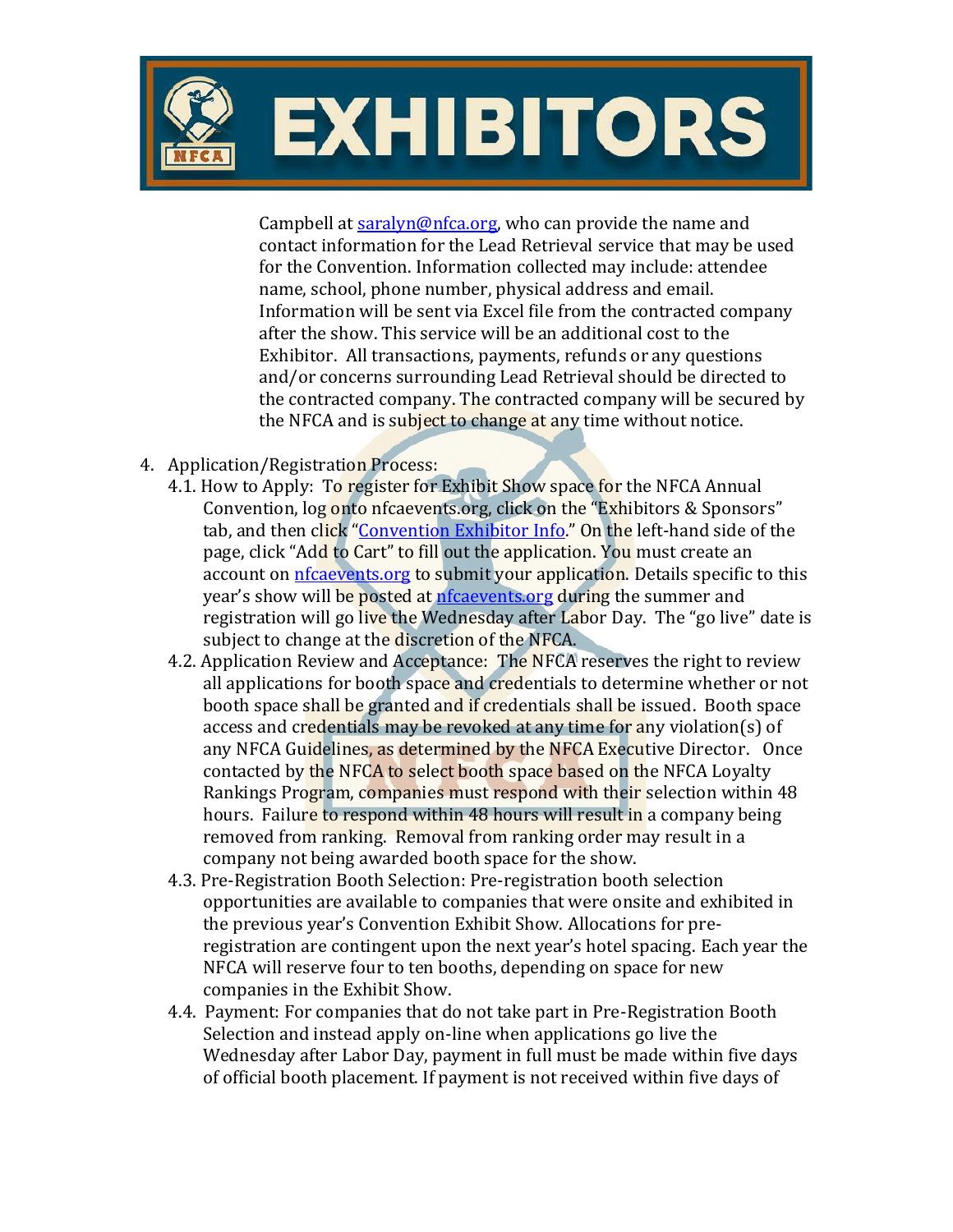

official booth placement, booth space will be forfeited and resold by the NFCA.

- 5. Exhibit Show Credentials and Access:
	- 5.1. Exhibitor Credential: Each company will receive (4) complimentary Exhibit Show credentials with the purchase of any Exhibit Show booth and may purchase up to an additional (6) credentials (for a maximum of 10 total credentials per company) for \$50/each. Two additional Exhibit Show credentials will be awarded for each additional booth purchased up to a maximum of (4) additional Exhibit Show credentials. Official NFCA sponsors will receive (10) complimentary credentials and may purchase an additional (5) credentials (for a maximum of 15 total credentials per company) for \$25/each.
		- 5.1.1. No company may sublet, assign or share any part of their credential allotment to any other company. As a registered company of the Exhibit Show, credentials should reflect employees of the registered company only.
			- An Exhibit Show credential allows access into the Exhibit Show, the Exhibit Show Happy Hour event, and the hosted breakfasts on Thursday and Friday morning. In addition, each company will receive (1) complimentary Event-Only credential (with access to each of the evening social events) for each booth space purchased. All after-hours/late-night social events require a credential for entry. For those who need credentials outside of the (1) complimentary Event-Only Credential per company, per booth (see 3.2), additional Event-Only credentials (with access to each of the evening social events) may be purchased for \$25/event/person. Event-Only credentials for activities other than the evening social events may also be purchased. Rates for the other events may vary. To reserve Event-Only credentials, email Marketing Manager, Saralyn Campbell at [saralyn@nfca.org.](mailto:saralyn@nfca.org) There will be security on-site to monitor credentials prior to entry into events.
	- 5.2. Convention Attendee Credential for Exhibitors: Convention Attendee Credentials for Exhibitors are available for \$200/each for any paid Exhibitor who wishes to have full access to all events associated with the NFCA Convention to include: speaker sessions, meals, after-hours/late-night social events, and the Hall of Fame dinner. Only those present at the Convention and included on the initial company badge list are eligible for this Convention Attendee credential discount. As a reminder, NFCA caucus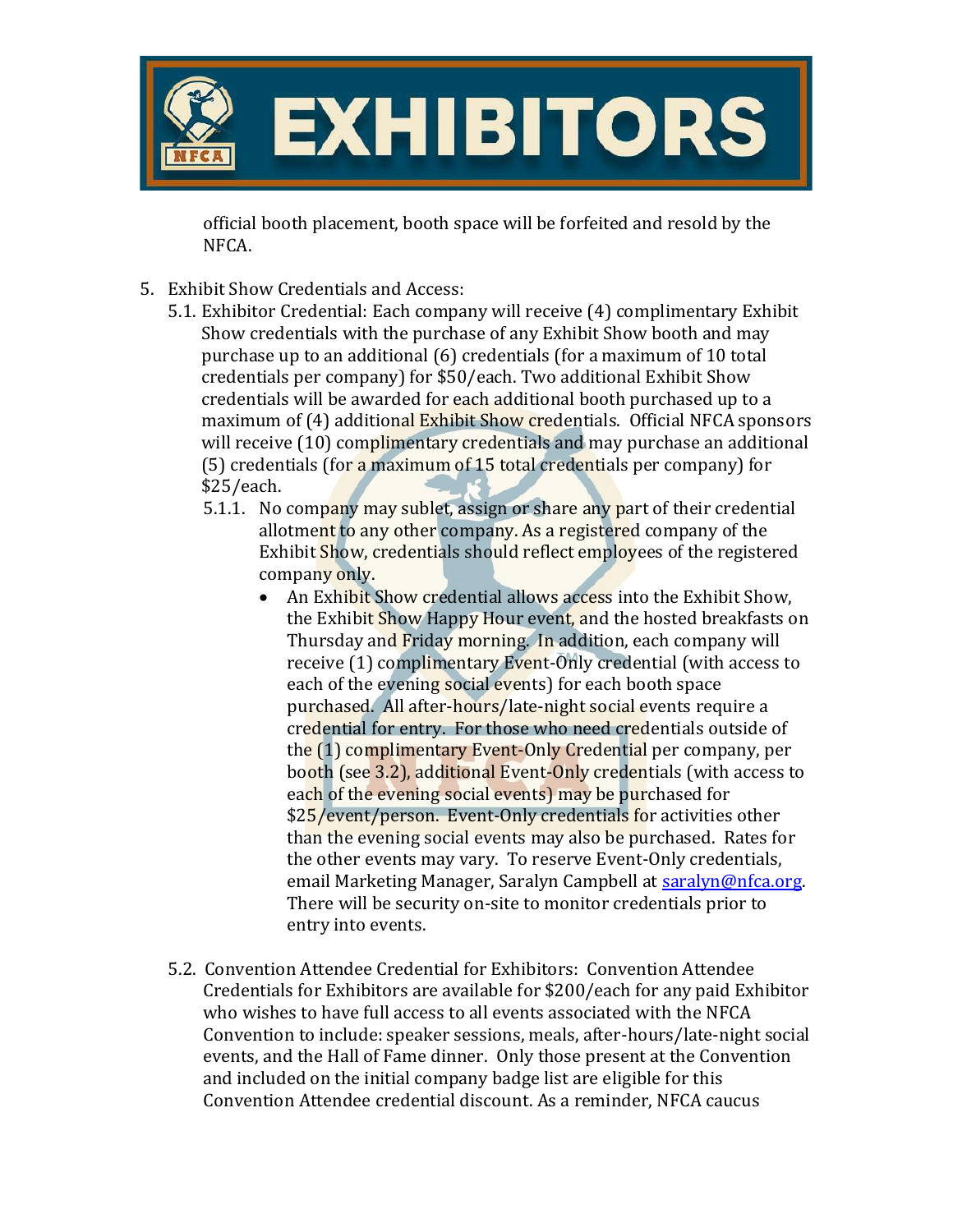

meetings are open to members of that NFCA membership division only. Exhibitors with a Convention Attendee credential are not permitted to attend any caucus session. Exhibitors who wish to purchase a Convention Attendee Credential for Exhibitors should contact Marketing Manager, Saralyn Campbell at [saralyn@nfca.org](mailto:saralyn@nfca.org) or (502) 409-4600. All requests for this credential will be verified and considered for approval by the NFCA.

- 6. Replacement Credentials: If an Exhibitor credential or lanyard, or Convention Attendee credential or lanyard for exhibitors, is lost or misplaced, replacement credentials or lanyards may be obtained at the NFCA Convention attendee registration desk for a fee of \$75 each. There is a \$100 fee if both the credential and lanyard are lost.
- 7. Revocation of Credentials and Removal from Exhibit Show: If an Exhibitor acts in an offensive, disorderly or unprofessional manner, as determined by NFCA staff, that Exhibitor's credentials may be revoked and they may lose access to the Exhibit Show and/or Convention. Removal from the Convention may also occur if any of the NFCA Guidelines (Media, Convention, Auxiliary or Exhibitor) are violated. In the case of credential revocation and/or removal from the Exhibit Show, no refunds will be given.
- 8. Cancellation
	- 8.1. Cancellation of Contract
		- 8.1.1. For pre-registered companies: If a cancellation occurs before March 1<sup>st</sup>, reserved space is forfeited. If a cancellation or non-payment of the balanc<mark>e owed occurs</mark> between March 1st and August 15st, the reserved space is forfeited, and a refund may be issued less a non-refundable deposit. The non-refundable deposit before August 15st is 30% of the total pre-reserved booth space. If cancellation occurs on or before October 15th, a refund may be issued less a non-refundable deposit. The non-refundable deposit between August 15<sup>st</sup> and October 15<sup>th</sup> is 50% of the total reserved booth space.

**TM** 

- 8.1.2. For all companies registered after August 15<sup>st</sup>: If a cancellation occurs on or before October 15th, a refund less the 50% of the total of booth space will be given.
- 8.1.3. For all cancellations occurring after October  $15<sup>th</sup>$ , no refund will be given. This also includes when an Exhibitor does not attend the Convention and provides no cancellation notice (a "no show").
- 8.1.4. All cancellations must be in writing. Digital correspondence or traceable mail will be accepted. Digital time stamps on submitted correspondence will be controlling.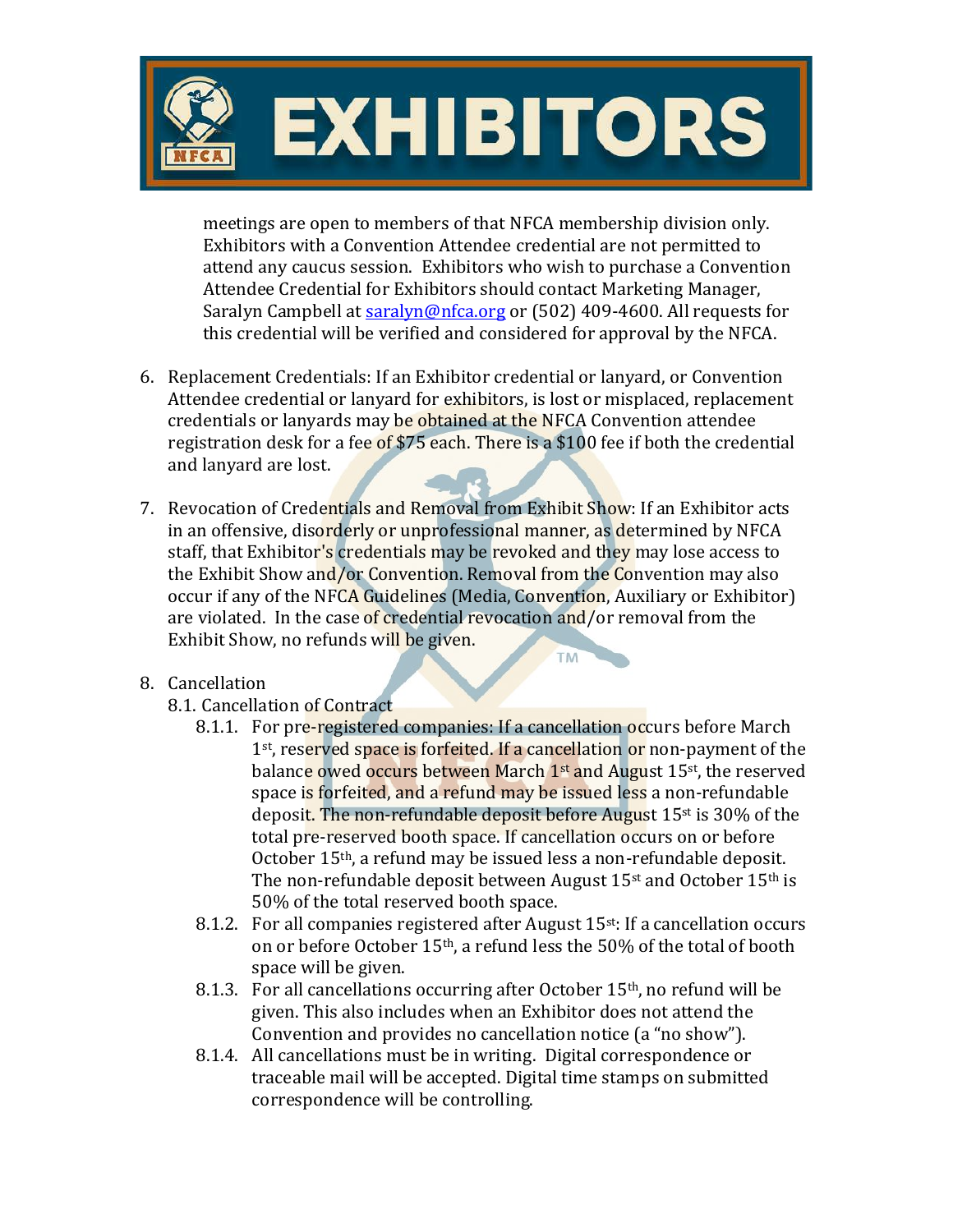

- 8.1.5. Release of Booth Space: For any company who chooses to stay in the Exhibit Show and who releases any of its additional booth space before October 15th, the cancellation provision in Section 8.1.2. applies, unless the released booth space is resold. If released booth space is resold, a refund will be awarded but the minimum nonrefundable deposit of \$200 per booth space will be retained. If a company chooses to release their only (one) booth space and forfeit their place in the Exhibit Show, that will be considered a cancellation and the rules detailed in Section 8.1.1-8.1.3 will apply. Booth space released after October 15<sup>th,</sup> will be considered a cancellation with no refund.
- 8.1.6. Failure to Occupy Space: Space not occupied by the close of the exhibit installation period will be forfeited by the Exhibitor and this space may be resold, reassigned, or used by the NFCA. No refund will be given, as stated in 8.1.2.1.
- 8.1.7. Cancellation of Show: In the event of fire, strikes or other Acts of God or force majeure, including risks of communicable diseases, that renders the exhibit area unfit or unavailable for use, or causes the Exhibit Show to be cancelled, this contract and submitted application will not be binding and payments on account will be awarded a full refund less an administrative fee. The rate of the nonrefundable administrative fee is as follows: 1-2 booths – \$200; 3-4 booths – \$400; 5-6 booths – \$600; 7-8 booths – \$800; 9+ booths – \$1000. These rates do not include booth space reserved as part of a sponsorship contract.
- 9. Construction, Installation, & Use of Exhibit Facilities
	- 9.1. Acceptability of the Exhibits: All exhibits shall be used to serve the interest of the attendees of the NFCA and shall be operated in a way that will not detract from other exhibits, the Exhibit Show or the Convention as a whole. The NFCA reserves the right to require the immediate withdrawal or modification of any exhibit. In the event of such restriction or eviction, the NFCA is not liable for any refund of rental fees or any other exhibit-related expense. Exhibitors must comply with all federal, state and local laws as well as all hotel policies.
	- 9.2. Restrictions on Use of Space: No Exhibitor shall sublet, assign or share any part of their allocated space. Failure to comply with the Restrictions on Use of Space Guidelines will result in the immediate removal of the company that is not listed or paid through the NFCA and a ban from the next year's Convention. The paying company who sublet, shared, or assigned the space will also be banned from the following year's Convention. Solicitations or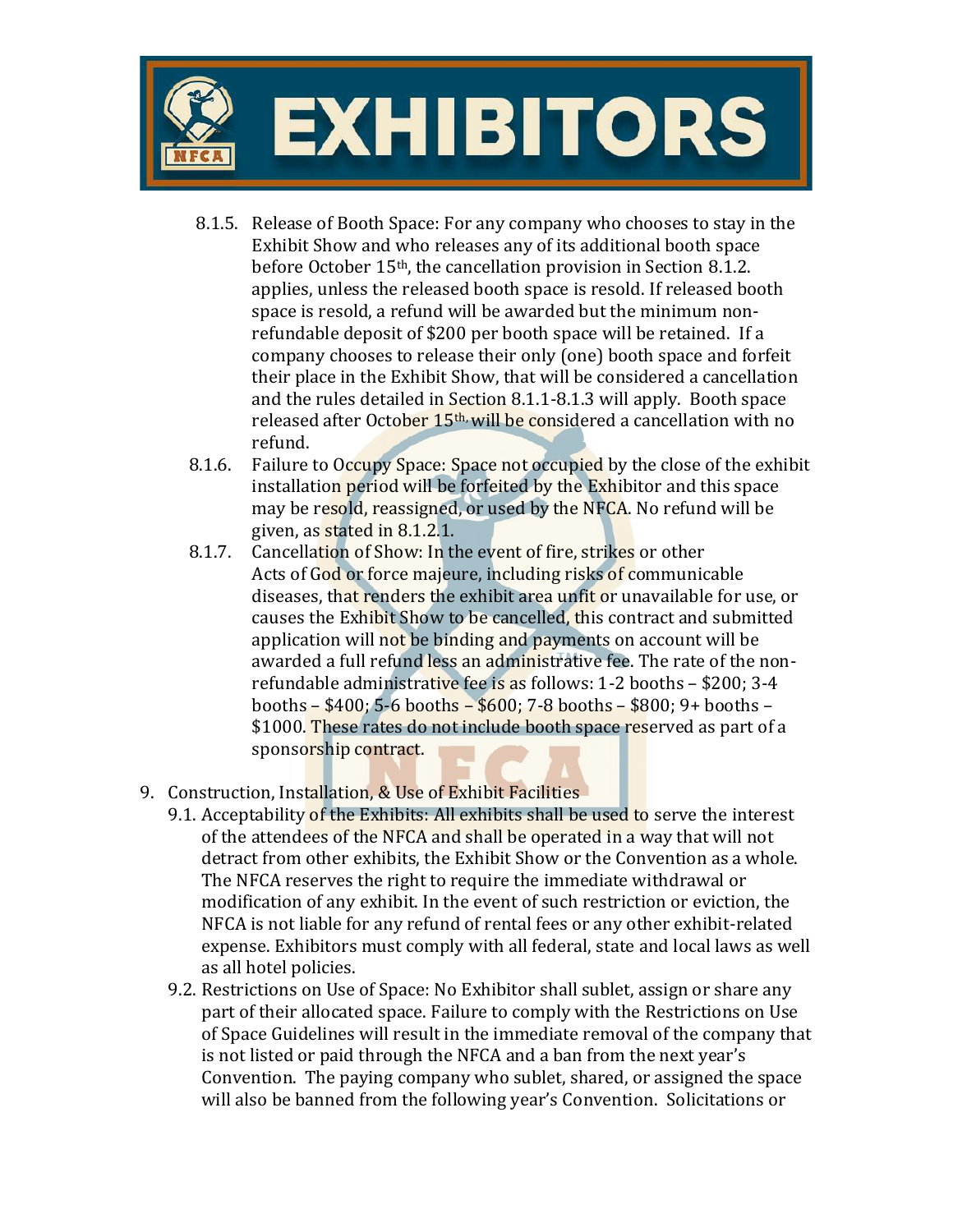

demonstrations by Exhibitors must be confined within the bounds of their own respective booths. Aisle space shall not be used for exhibit purposes, display of signage, solicitation or distribution of promotional material.

Exhibits, signs and displays are also prohibited in any public space or elsewhere on the premises of the meeting facilities, in the guest rooms or hallways of the hotel. Operation of sound amplification devices is not allowed.

*There may be instances during the Exhibit Show when NFCA personnel may utilize sound amplification devices for certain NFCA sponsored Exhibit Show events. Any concerns about conditions within the Exhibit Show should be directed to the NFCA Executive Director.*

9.3. Construction of Exhibits: Exhibits shall be constructed and arranged so they do not obstruct the general view or hide the exhibits of others. Sidewalls may not exceed 36 inches and may not extend more than 4 feet forward from the back wall. Nothing shall be displayed above the back of the booth pipe and drape (8'). All booth displays and materials must be confined within the parameters of the designated booth space and may not extend into aisles and walkways. Signs, flags, or any other item that obstruct views, aisles and/or walkways in any way are prohibited. Exhibitors wishing to use anything other than standard booth equipment – i.e., any signs or material in any way conflicting with the above stated regulations should email a detailed sketch of the proposed layout at least six weeks before the Exhibit Show and before booth construction is ordered to the NFCA at [saralyn@nfca.org.](mailto:saralyn@nfca.org) All sketches must receive written approval from the NFCA prior to ordering.

The NFCA is not responsible for any costs incurred related to Exhibit Show materials and/or booth construction, including those that do not comply with these guidelines. The NFCA in its sole discretion will determine if a display violates any of the NFCA Guidelines, in particular these Exhibitor Guidelines. If the NFCA finds the space is in violation, Exhibitors will be asked to rearrange the area so that it is in accordance with these guidelines. Failure to make the requested changes will result in removal from the Exhibit Show and forfeiture of payment.

• Any company with a concern about a surrounding company's set-up or construction should notify NFCA personnel on-site immediately.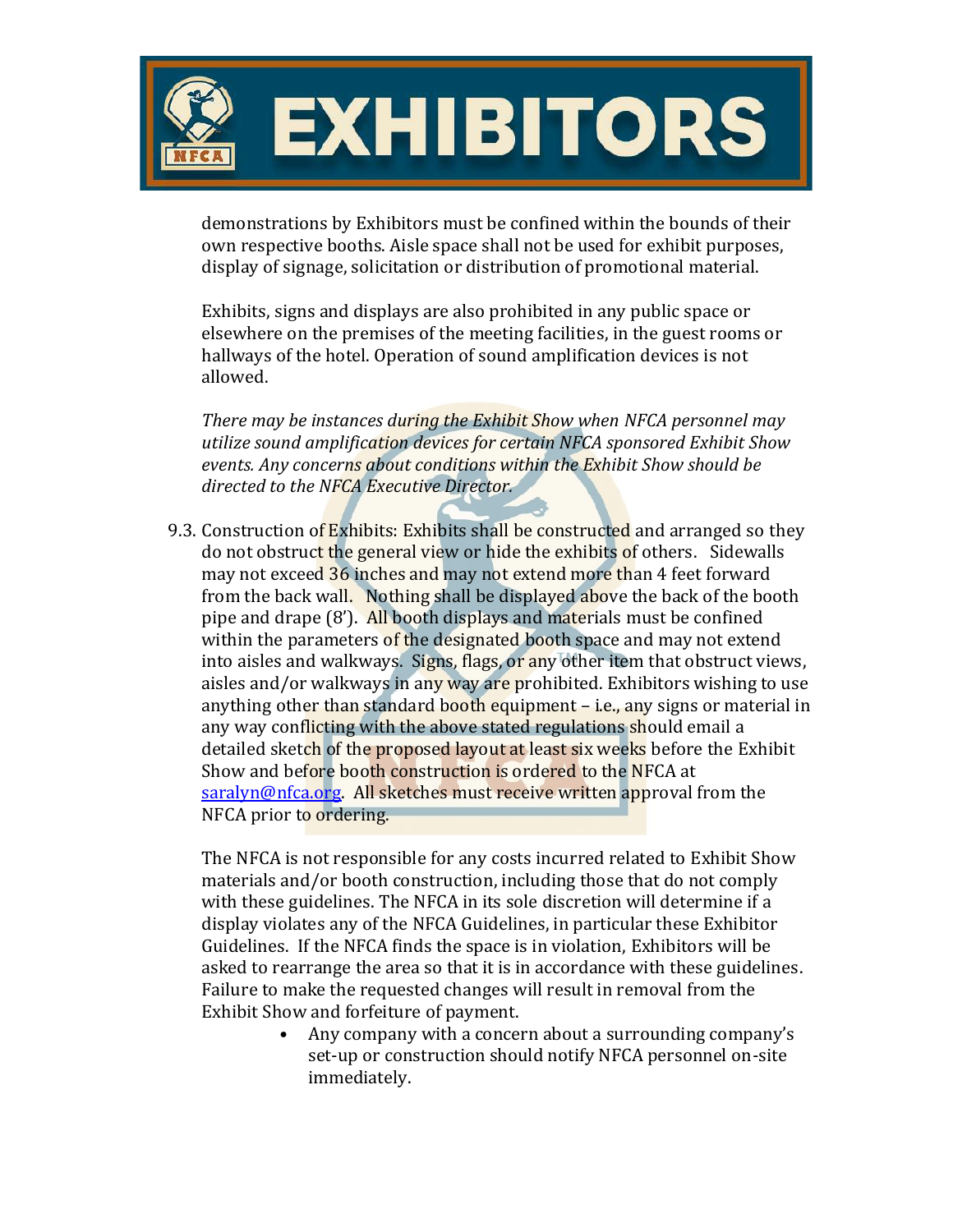

9.4. Show Hours, Installation & Breakdown:

- Installation: Setup and installation will be from 3-7pm the day before the Exhibit Show begins and from 8-11am the day the Exhibit Show opens. No requests to set-up prior to or outside of these hours will be approved.
- Show Hours: Once the Exhibit Show begins, show hours will be from 11am – 6:30pm on the first day and from 9am-3pm on the second day.
- Breakdown: Breakdown will be from 3-5pm after the show concludes on the second day.

The Exhibitor expressly agrees to do all installation and breakdown of exhibits during the times indicated previously. No exhibit may be erected after the Exhibit Show hours open. It is the responsibility of the Exhibitor to see that all materials are delivered to the exhibit area and removed by the specific deadline. Failure to remove the exhibit per these Guidelines occur, additional late fees may be charged to the Exhibitor and removal may be arranged by the NFCA or show decorator at an additional expense to the Exhibitor.

- 9.5. Drayage: Advance shipments of exhibit material must be made to the official show decorator company. More information will be sent once the exhibit application has been approved and payment received.
- 9.6. Labor: Exhibitors are solely responsible for all labor personnel, for all work, before, during and after the Exhibit Show and for compliance with all local, state and federal labor regulations and hotel laws.
- 9.7. Fire, Safety, and Health Regulations: The Exhibitor agrees to comply with all local, city and state laws, ordinances and regulations of the owner related to fire, safety and all other matters. All decorations and booth equipment must be fireproofed and electrical wiring must meet established safety requirements. No combustible material to include boxes shall be stored in or around the exhibit booths.
- 9.8. Damage to Exhibit Facilities: The Exhibitor must surrender rented space in the same condition it was at the commencement of occupation. The Exhibitor or agent shall not injure or deface the walls, columns or floors of the exhibit facilities, the booths, the equipment or furniture of the booth. When such damage appears, the Exhibitor shall be liable for all costs incurred to the owners of the damaged property. The management agent reserves the right to select contractors for such repairs.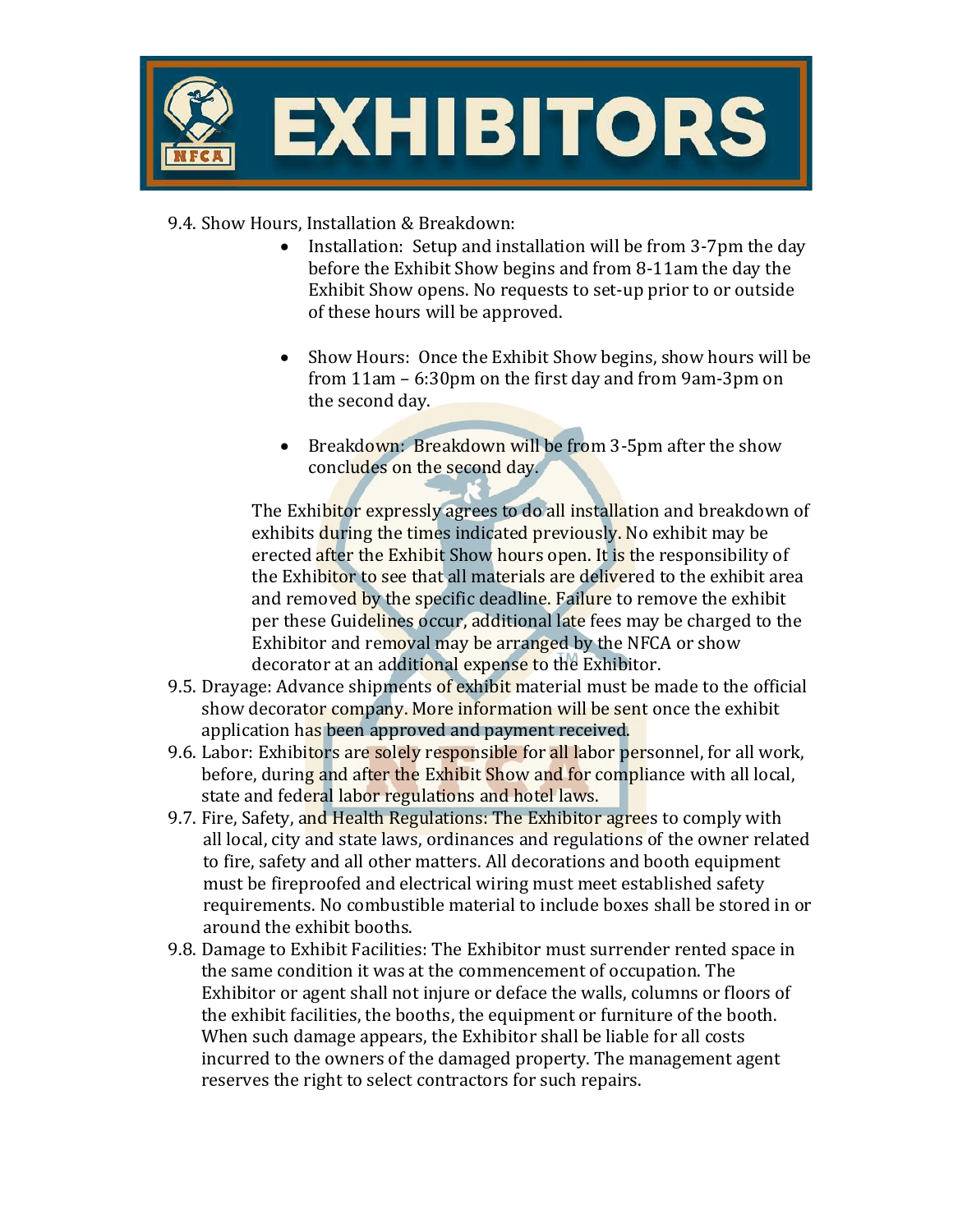

- 10.Security, Liability & Insurance
	- 10.1.Security: The NFCA will contract with an Exhibit Management company that will provide watchpersons during the hours the Exhibit Show. The hiring of watchpersons does not create either an assumption of liability or a duty to monitor by the NFCA. It remains the sole responsibility of the Exhibitor to preserve, protect, and secure Exhibitor property.
	- 10.2. Responsibility of the Exhibitor: The Exhibitor assumes the entire responsibility for losses, damages, and claims arising out of injury or damage to Exhibitor's displays, equipment and other property brought upon the premises of the hotel property, its agents, servants and employees from any and all such losses, damages and claims. Insurance and liability are the full and sole responsibility of the Exhibitor. The NFCA bears no responsibility or liability for losses, damages, or claims.
	- 10.3. Exhibit Management Responsibility: NFCA's contract with the facility supersedes the contract it has with Exhibitors.
- 11. Marketing: Posting of notices and/or distribution of other materials to attendees by Exhibitors outside of assigned booth spaces is not allowed in any part of the Convention hotels or Convention center. Marketing and promotional activity should be contained to each company's allocated space. The NFCA staff reserves the right to have any Exhibitor removed from the Convention area and to revoke current and future Exhibit Show space for any Exhibitor found violating this provision.
	- No company may section off, allocate, assign or share any part of their advertisements placed through NFCA platforms and channels. All advertisements should reflect, promote and/or direct all attention, sales and messaging to the company with registered booth space only.
	- Each application submitted for NFCA Exhibit Show booth space should reflect the name of only one company. Any company wishing to promote more than one company, brand, or entity in booth space, advertisements, listings or other NFCA promotions should submit a separate booth application and payment for each company they wish to represent.
	- 11.1. Merchandise Sales: Exhibitors who sell merchandise from the exhibit floor must have the appropriate seller's permits and licenses. It is the sole responsibility of the Exhibitor, not the NFCA, to obtain the required permits and licenses and to properly collect and remit any sales taxes. Additionally, if required, the payment of any merchandising fees associated with the hotel property/Convention center or other event management is the responsibility of the Exhibitor and not the NFCA.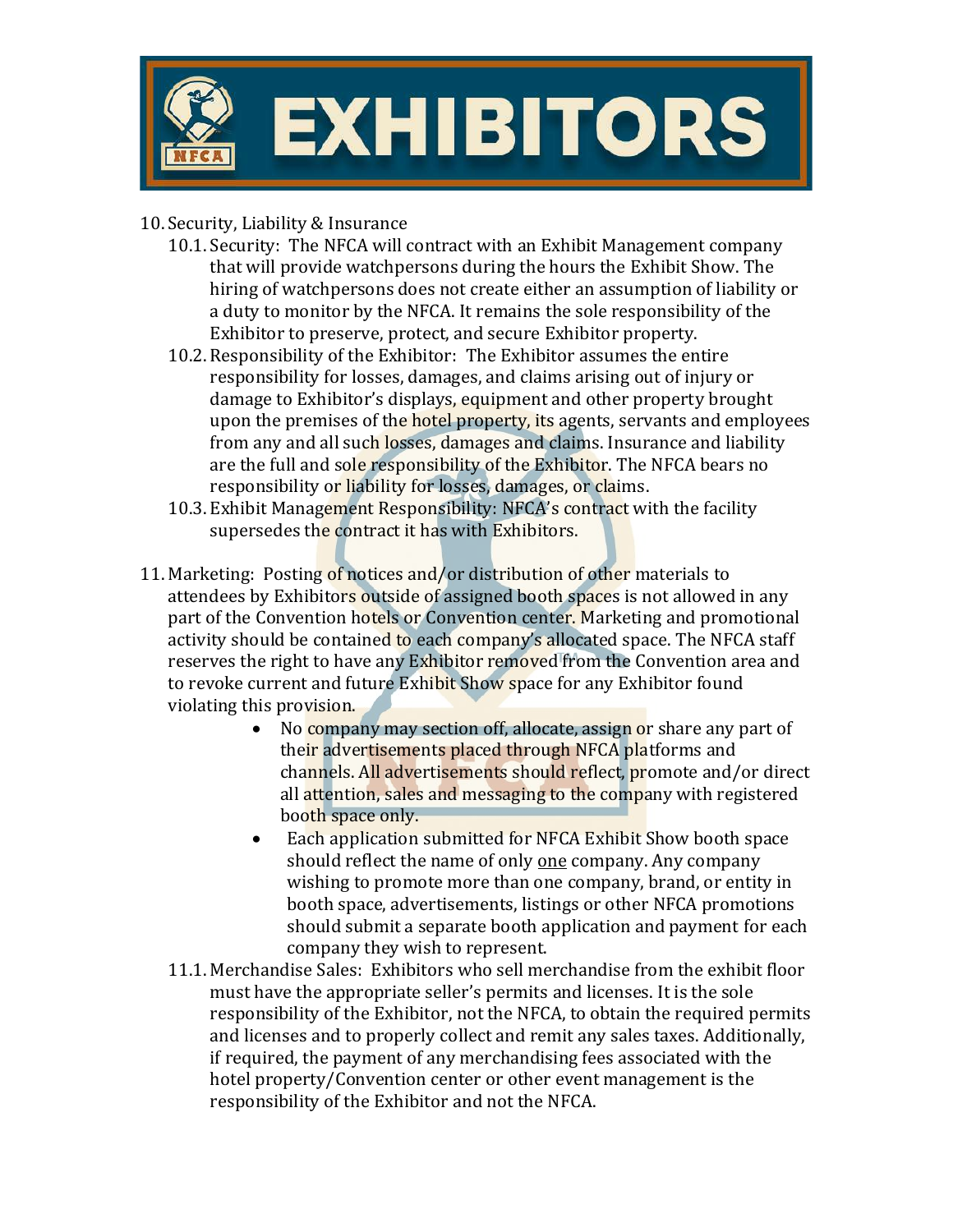

- 11.2. Photography, Video & Audio Taping: Exhibitors cannot conduct any live or taped video or audio broadcasts productions from their booth space or from anywhere else in the Convention center without the prior written consent of the NFCA. Requests should be submitted to the NFCA Executive Director at least one month in advance of any desired photography, video, or audio taping opportunity. A general overview of the Exhibit Show and company booth for company social media and/or website purposes is acceptable. Exhibitors cannot photograph or videotape any booth other than their own.
- 11.3. Food and Beverage: Allowable food to be distributed: small candy items, mints, gum, etc. in original and unopened packaging. Absolutely no beverages of any kind are permissible.
- 11.4. Noise: Booth noise must be kept to such a level so as not to disturb other Exhibitors or interfere with the flow of traffic. No microphones or other sound amplification devices are allowed inside the hall.
- 12.Non-Exhibit Show Registered Companies: Any company that wishes to participate, attend or interact with attendees and exhibitors at the NFCA Annual Convention or NFCA Exhibit Show must be a registered exhibiting company or a registered Convention Company attendee. If a company wants to conduct business at the Convention location, it must register for the Exhibit Show. No person attending Convention, with the intent of conducting business, networking with attendees, promoting a company, brand and/or product or seeking to directly or indirectly sell items may do so without being a registered exhibiting company. Any company that conducts business, markets a product, posts signage, or engages in any other business-related activity outside of the Exhibit Show may be removed from all areas of the NFCA National Convention and/or Exhibit Show, forfeit their credentials and may potentially be banned from future Conventions and/or NFCA events.
	- 12.1. Convention Company Credentials: Companies that wish to forgo being an exhibitor with booth space and/or the Exhibit Show has sold out and no booth space is available, are able to purchase a Convention Company Credential to attend all areas a Convention attendee would have access (outside of division-specific meetings and caucuses). Rules and regulations regarding this credential can be found above in Section 5. Companies/Attendees with a Convention Company Credential may only network and hand out business cards as would any other Convention attendee. A violation of any NFCA Guidelines, as determined by the NFCA Executive Director, may result in removal from all areas of the NFCA National Convention, forfeiture of credentials and potential ban from future Conventions and/or NFCA events.